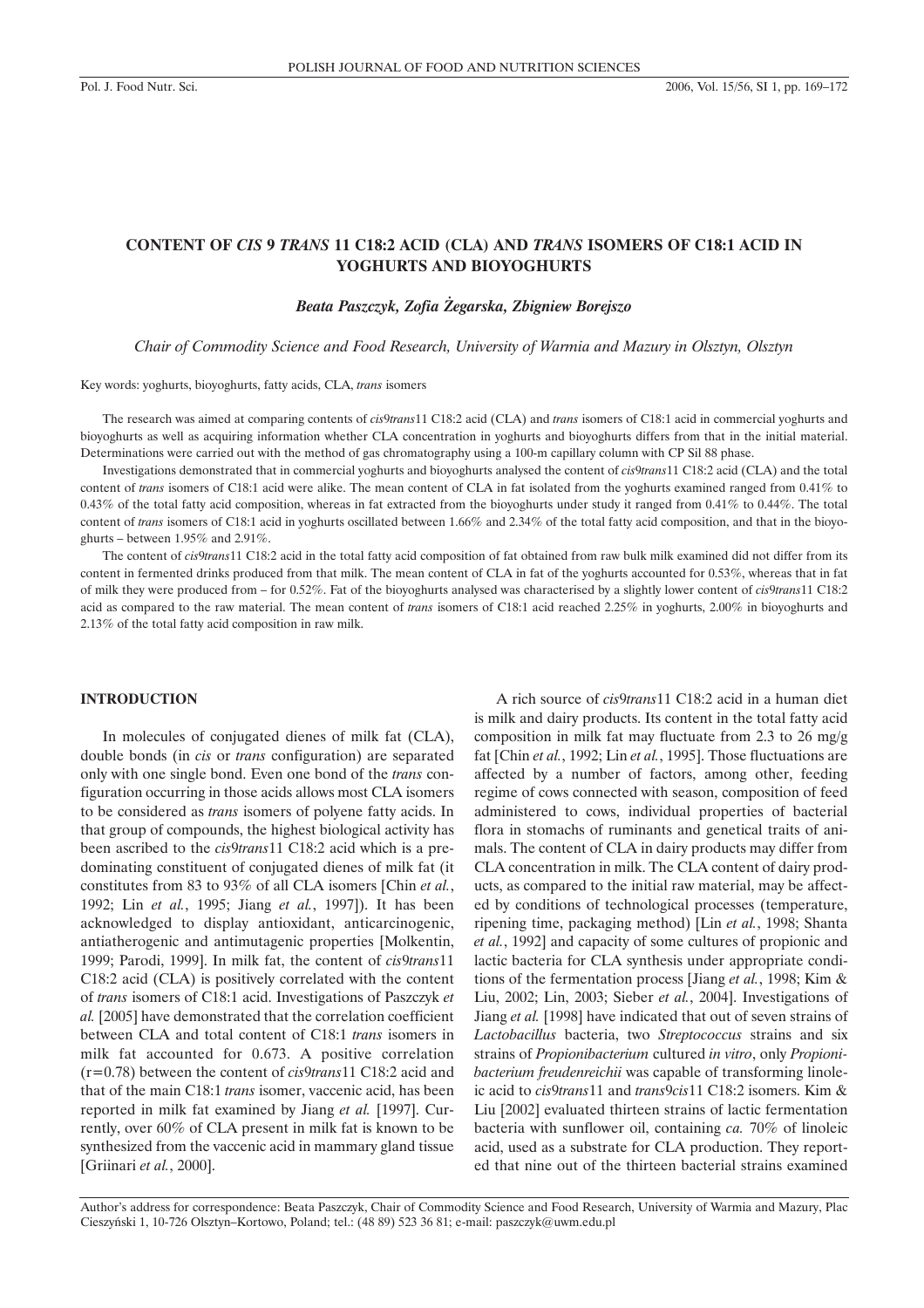demonstrated the ability to synthesize CLA. The most effective proved to be strain *Lactococcus lactis* IO-1 at the optimal concentration of sunflower oil, *i.e.* 0.1 g/L of full-fat milk. According to those authors, the content of CLA in milk subjected to the fermentation process in affected by such factors as: bacterial strain, number of cells, appropriate concentration of a substrate, and time of incubation at neutral pH.

The objective of the reported research was to compare the contents of *cis*9*trans*11 C18:2 acid (CLA) and *trans* isomers of C18:1 acid in fat of commercial fermented drinks (yoghurts and bioyoghurts), as well as to obtain information whether the content of *cis*9*trans*11 C18:2 acid in yoghurts and bioyoghurts differs from its concentration in the initial raw material.

## **MATERIAL AND METHODS**

**Experimental material.** Material to be analysed were yoghurts and bioyoghurts purchased at a local market in Olsztyn between January and March 2005. In January, analyses were carried out on 3 bioyoghurts and 8 yoghurts, whereas in Febraury and March on 8 yoghurts and 8 bioyoghurts in each month. The products investigated originated from different producers and were examined over their shelf life.

In the second part of the study, the experimental material was milk fat obtained from bulk milk as well as yoghurts and bioyoghurts produced from that milk at the Institute of Dairy Industry Development, University of Warmia and Mazury in Olsztyn. Raw milk, collected from suppliers from milk collecting points in the area of Olsztyn, was transported to the Institute in one week intervals for six consecutive weeks, in the period from March to May. In the first week, the milk was used to produce a series of yoghurts, whereas in the second week – a series of bioyoghurts. Two samples were collected from each series of yoghurts and bioyoghurts produced for analytical examinations.

**Analytical methods.** Fat was obtained from the dairy products with the modified method of Folch [Christie, 1973]. According to this method, a product's sample to be analysed is homogenised first with methanol, then with chloroform, and finally with a chloroform:methanol mixture (2:1 v/v). Next, first chloroform and then methanol are added to the sample, which is then vigorously shaken after the addition of each reagent, fat separation and removal of non-fat substances with a water solution of sodium chloride.

Fat extraction from milk was carried out with the method of Röse-Gottlieb [IDF standard 1D:1996].

The extracted fat was used to prepare methyl esters according to the IDF method, using a methanolic solution of KOH [IDF standard 182: 1999].

Methyl esters of fatty acids of milk fat were separated with the method of gas chromatography, using a Hewlett Packard 6890 chromatograph with a flame ionization detector (FID), a capillary column with CP Sil 88 phase with the length of 100 m, internal diameter of 0.25 mm, and liquid phase film thickness of 0.20 m. Separations were carried out under the following conditions: column temp.: 60°C (1 min) – 180°C, t=5°C/min; injector temp.: 225°C; detector temp.: 250°C; carrier gas: helium, flow rate of 0.8 mL/min, injector: split 100:1. Identification of linoleic acid with a conjugated system of double bonds (CLA) and that of methyl esters of *trans* fatty acids were carried out by comparing their retention times with those of Sigma standards and on the basis of literature data. The percentage contribution of fatty acids was calculated as compared to the total fatty acids (% wt).

#### **RESULTS AND DISCUSSION**

The average, minimum and maximum content of CLA and that of the sum of *trans* isomers of C18:1 acid in the total fatty acid composition of yoghurts and bioyoghurts purchased in January, February and March were presented in Table 1. In the study, the major CLA isomer – *cis*9*trans*11 C18:2 acid – was identified based on Sigma standards.

Data on the average, minimum and maximum concentrations of CLA and *trans* isomers of C18:1 acid in the total fatty acid composition of fat from bulk milk as well as yoghurts and bioyoghurts made of it were compiled in Table 2.

As shown by data presented in Table 1, the average content of CLA acid in fat extracted from the yoghurts examined reached 0.41% of the total fatty acid composition (for yoghurts from February and March) and 0.43% (for yoghurts purchased in Janury). Bioyoghurts available on the market in the same months were characterised by a similar content of *cis*9*trans*11 C18:2 acid, ranging from 0.41% (bioyoghurts from Janury) to 0.44% of the total fatty acid composition (bioyoghurts from March). Alike concentra-

TABLE 1. Content of CLA and the sum of *trans* isomers of C18:1 acid in fat of yoghurts and bioyoghurts purchased in January, February and March (% of the total fatty acid composition).

| Trans isomers of     | Yoghurts |      |                   |            | Bioyogurts |      |                   |            |  |  |  |
|----------------------|----------|------|-------------------|------------|------------|------|-------------------|------------|--|--|--|
| fatty acids          | Min.     | Max. | $\bar{X}$         | ± s        | Min.       | Max. | $\bar{X}$         | $\pm$ s    |  |  |  |
|                      | January  |      |                   |            |            |      |                   |            |  |  |  |
| <b>CLA</b>           | 0.38     | 0.50 | $0.43^{\rm a}$    | $\pm 0.03$ | 0.35       | 0.45 | 0.41 <sup>a</sup> | ± 0.05     |  |  |  |
| $\Sigma$ trans C18:1 | 1.93     | 2.34 | 2.08 <sup>a</sup> | $\pm$ 0.23 | 1.97       | 2.91 | 2.39 <sup>a</sup> | ± 0.49     |  |  |  |
|                      | February |      |                   |            |            |      |                   |            |  |  |  |
| <b>CLA</b>           | 0.35     | 0.47 | $0.41^{\rm a}$    | ± 0.04     | 0.40       | 0.46 | $0.42^{\rm a}$    | $\pm$ 0.02 |  |  |  |
| $\Sigma$ trans C18:1 | 1.70     | 2.24 | 2.02 <sup>a</sup> | $\pm 0.56$ | 1.96       | 2.21 | 2.13 <sup>a</sup> | $\pm$ 0.23 |  |  |  |
|                      | March    |      |                   |            |            |      |                   |            |  |  |  |
| <b>CLA</b>           | 0.38     | 0.43 | $0.41^{\rm a}$    | $\pm 0.02$ | 0.38       | 0.50 | $0.44^{\rm a}$    | $\pm 0.04$ |  |  |  |
| $\Sigma$ trans C18:1 | 1.66     | 2.18 | 2.00 <sup>a</sup> | $\pm$ 0.28 | 1.95       | 2.82 | 2.21 <sup>a</sup> | ± 0.42     |  |  |  |

Values in lines denoted with the same letters are not significantly different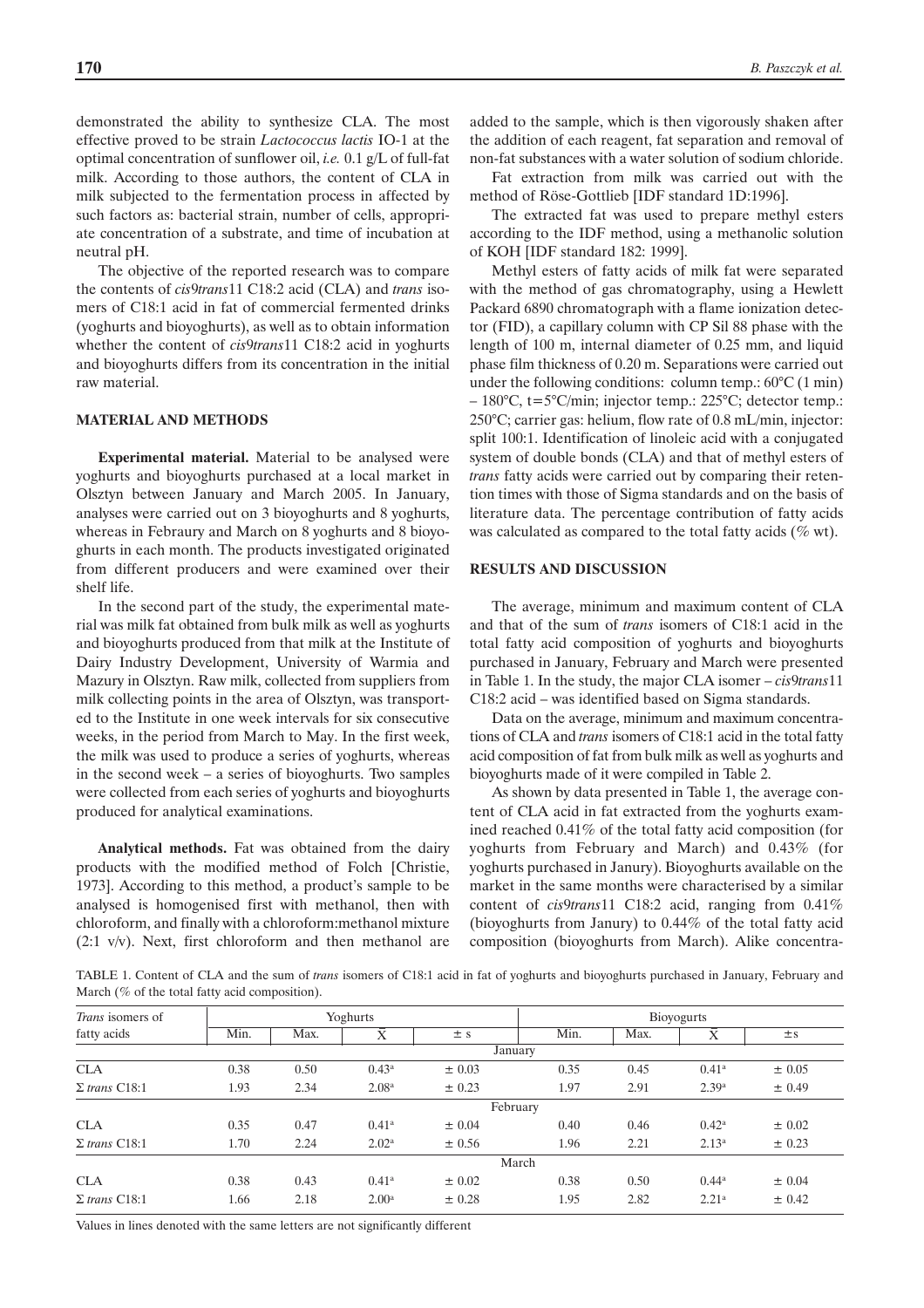| <i>Trans</i> isomers of<br>fatty acids | Min.      | Max. | $\bar{\text{X}}$  | $\pm$ s    | Min.        | Max. | $\bar{\text{X}}$  | ± s        |  |
|----------------------------------------|-----------|------|-------------------|------------|-------------|------|-------------------|------------|--|
|                                        | Bulk milk |      |                   |            | Bioyoghurts |      |                   |            |  |
| <b>CLA</b>                             | 0.38      | 0.70 | 0.52 <sup>a</sup> | ± 0.16     | 0.45        | 0.67 | 0.53 <sup>a</sup> | $\pm$ 0.12 |  |
| $\Sigma$ trans C18:1                   | 1.87      | 2.84 | 2.27 <sup>a</sup> | ± 0.51     | 1.91        | 2.79 | $2.25^{\rm a}$    | ± 0.47     |  |
|                                        | Bulk milk |      |                   |            | Bioyoghurts |      |                   |            |  |
| <b>CLA</b>                             | 0.37      | 0.52 | 0.43 <sup>a</sup> | $\pm$ 0.08 | 0.38        | 0.45 | $0.42^{\rm a}$    | ± 0.04     |  |
| $\Sigma$ trans C18:1                   | 1.53      | 2.40 | 2.00 <sup>a</sup> | ± 0.44     | 1.75        | 2.24 | 2.00 <sup>a</sup> | ± 0.25     |  |

TABLE 2. Content of CLA and the sum of *trans* isomers of C18:1 acid in fat of bulk milk as well as yoghurts and bioyoghurts made of it in the period from March to May (% of the total fatty acid composition).

Values in lines denoted with the same letters are not significantly different

tion of linoleic acid with a conjugated system of double bonds, accounting for 0.38% of the total fatty acids, was observed in yoghurts analysed by Lin *et al.* [1995]. According to a study by Fritsche & Steinhart [1998], the contribution of CLA acid in fat of yoghurts reached 0.69%, whereas in fat of probiotic yoghurts it was higher and accounted for 1.05%. Those authors investigated products available on the market from April to December, hence a higher content of *cis*9*trans*11 C18:2 acid in those products was likely to result from different contents of that acid in milk used for their production.

The results collected in Table 1 indicate that the concentration of *cis*9*trans*11 C18:2 acid in the yoghurts examined was not statistically different from that reported for bioyoghurts available on the market in the same period of the year.

The total content of *trans* isomers of C18:1 acid in the total fatty acid composition of fat of the yoghurts analysed ranged from 1.66% (yoghurts from March) to 2.34% (yoghurts from January), (Table 1). In fat extracted from bioyoghurts, the concentration of those isomers fluctuated between 1.95% (bioyoghurts from March) and 2.91% (bioyoghurts from January). According to a research by Fritsche & Steinhart [1997], the average content of C18:1 *trans* isomers in four German yoghurts purchased in the period from April to December accounted for 1.81%, whereas in fat of two probiotic yoghurts it appeared to be higher and reached 3.48%. Substantially lower concentrations of *trans* isomers of C18:1 acid in fat of yoghurts were reported by Daniewski *et al.* [1998]. In different types of yoghurts, they observed the content of those isomers to range from 0.46 to 1.21%, however the authors did not provide any information on the period of year the yoghurts examined originated from.

As indicated by data presented in Table 1, the average percentage of the sum of *trans* isomers of C18:1 acid in the total fatty acid composition of fat extracted from the bioyoghurts under study was slightly higher as compared to their concentration in fat of yoghurts originating from the same period of the year. The differences were, however, not significant.

In the second part of the experiment, the concentration of *cis*9*trans*11 C18:2 acid (CLA) was compared in raw milk as well as yoghurts and bioyoghurts made of it. According to literature data [Jiang *et al.*, 1998; Lin, 2003; Sieber *et al.*, 2004], the fermented dairy drinks were expected to be characterised by higher CLA contents compared to the raw milk. The content of CLA may be higher due to the presence of lactic fermentation bacteria, some strains of which are capable of CLA synthesis under appropriate conditions of the fermentation process [Jiang *et al.*, 1998; Kim & Liu, 2002; Lin, 2003]. The results provided in Table 2 indicate that the content of *cis*9*trans*11 C18:2 acid in the total fatty acid composition of fat extracted from the examined raw milk and fermented dairy beverages made of it was very alike. The average concentration of CLA in fat of yoghurts accounted for 0.53%, and in fat of milk they were produced from – for 0.52%. Fat of the bioyoghurts analysed appeared to be characterised by a slightly lower average content of *cis*9*trans*11 C18:2 acid compared to the raw material (Table 2). The results obtained in this study may indicate that the major source of *cis*9*trans*11 C18:2 acid (CLA) in fermented dairy drinks is milk used for their production.

The total content of C18:1 *trans* isomers in the fatty acid composition of fat extracted from bulk milk and fermented dairy drinks made of it was also alike (Table 2). The average concentrations of those isomers accounted for 2.25% in yoghurts, 2.00% in bioyoghurts, and 2.13% in raw milk. Such a content of the *trans* isomers of C18:1 acid is typical of milk fat originating from the winter feeding of cows [Precht & Molkentin, 1997; Żegarska et al., 1996].

### **CONCLUSIONS**

1. The study demonstrated that the percentage of CLA and total content of *trans* isomers of C18:1 acid in the fatty acid composition of fat extracted from yoghurts and bioyoghurts available on the market in the same period of the year were not statistically different.

2. The content of *cis*9*trans*11 C18:2 acid (CLA) in fat of yoghurts and bioyoghurts was similar to its concentration in the fat of bulk milk they were made of.

## **REFERENCES**

- 1. Chin S.F., Liu W., Storkson J.M., Ha Y.L., Pariza M.W., Dietary sources of conjugated dienoic isomers of linoleic acid, a newly recognized class of anticarcinogens. J. Food Compos. Anal., 1992, 5, 185–197.
- 2. Christie W.W., Lipid Analysis. 1973, Pergamon Press, pp. 39–40.
- 3. Daniewski M., Mielniczuk E., Jacórzyñski B., Pawlicka M., Balas J., Fatty acid composition, especially of *trans* isomers of unsaturated fatty acids, in food products. Żyw. Człow. Metab., 1998, 24, 133–155 (in Polish).
- 4. Fritsche J., Steinhart H., Amounts of conjugated linole-